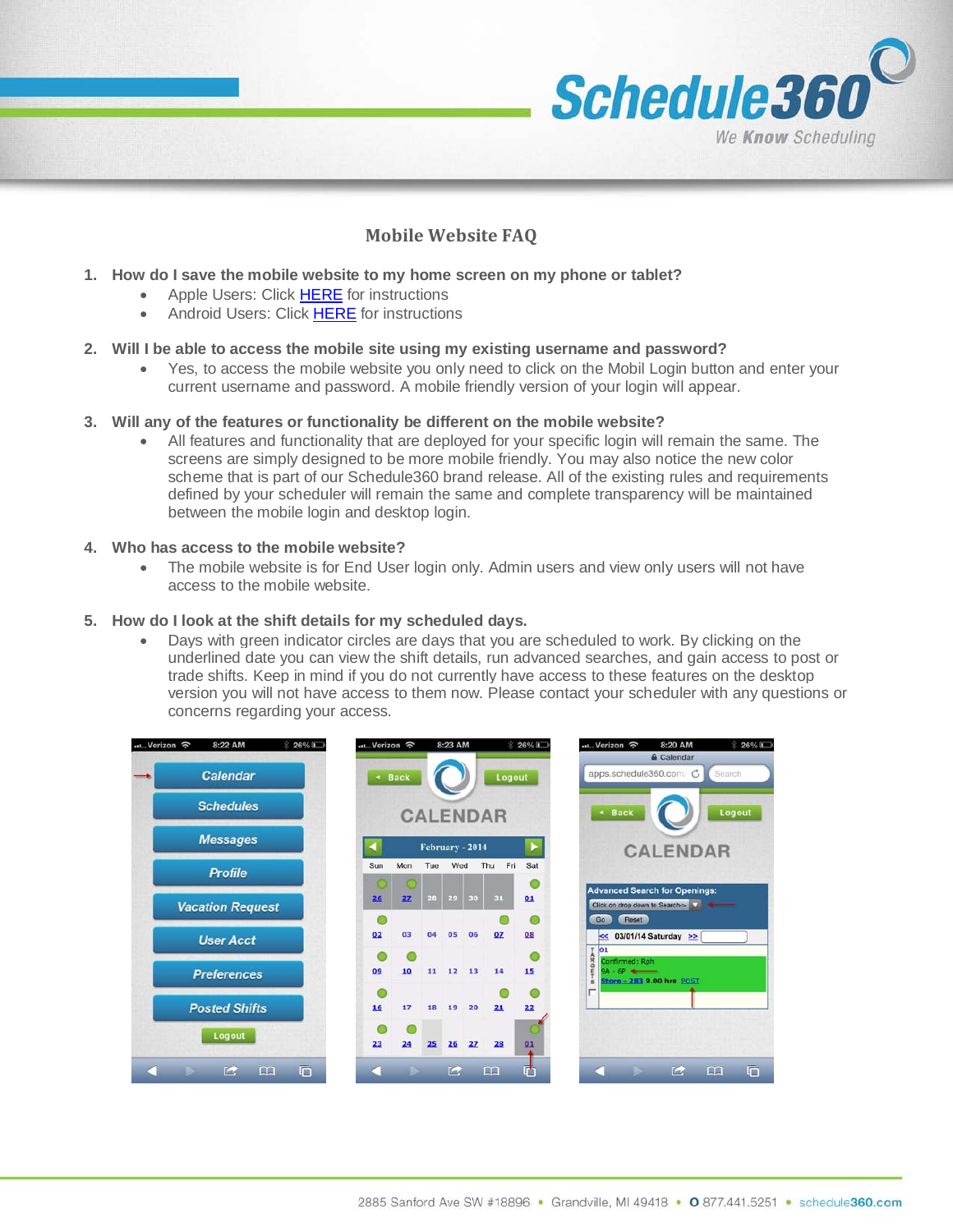

### **6. Can I enter Time Off requests from the mobile website?**

• Yes, by selecting you company's time off tab you will be able to request dates for time off within the defined rules of your facility.



- **7. How do I update my contact information on the mobile website?**
	- You will click on the profile tab just like when you use the desktop login. Then select Update My Contact Info.